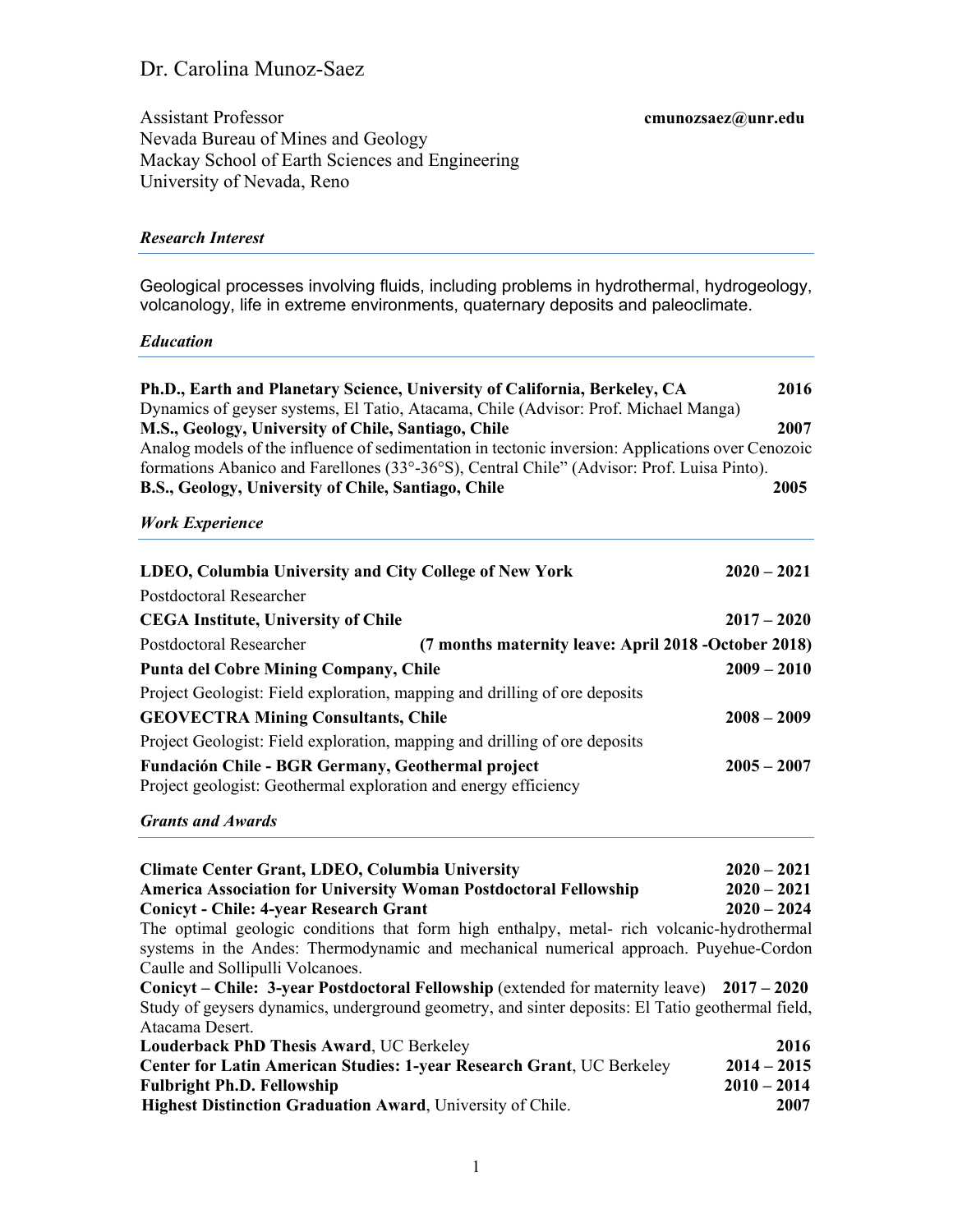# Dr. Carolina Munoz-Saez

**Amerique Latine Fellowship Award**, University Paul Sabatier, Toulouse, France **2004**

*Invited Talks*

| LDEO, Columbia University, Geochemistry Seminar                 | 2021        |
|-----------------------------------------------------------------|-------------|
| University of Nevada, Reno, GSE Department Seminar              | 2020        |
| American Natural History Museum (AMNH), EPS Seminar             | <b>2020</b> |
| Institute de Physique du Globe de Paris (IPGP), Silica workshop | 2019        |
| LDEO, Columbia University, MGG/SGT Seminar                      | 2019        |
| Cornell University, EAS Department Seminar                      | 2019        |
| Sonoma State University, Geology Department Seminar             | 2018        |
| University of California Los Angeles, EPS Department Seminar    | 2017        |
| Colegio de Geólogos de Chile, Seminar                           | 2016        |
|                                                                 |             |

#### *Teaching experience*

#### **College University of New York Spring 2021**

### **Earth Systems, EAS-717:** discussion session for 1<sup>st</sup> year graduate students 2 hours per week

#### **University of California, Berkeley: Graduate Student Instructor 2012, 2013, 2015**

**EPS 50, The Planet Earth:** Course covered major subjects in geology, geophysics, geochemistry, hydrology, geomorphology, natural hazards, and earth resources. Leading weekly three hours of lab section for 20 undergraduate students, office hours, fieldwork and grading.

#### **University of Chile: Graduate Student Instructor 2003-2005**

#### **Andean Structural Geology:** Course covered most tectonic events occurred in the west margin of the Chilean and South American Andes, including the development and migration of the volcanic arc from the beginning of the subduction in the Jurassic to the present time.

**Sedimentology and stratigraphy:** Course covered most of sedimentary rock, structures, and environments. Field component included mapping, stratigraphic measurements, geological cross sections, stratigraphic column and correlations.

**General Geology:** Course covered major subjects in geology, geophysics, geochemistry, hydrology, geomorphology, and earth resources.

**Mineralogy**: Course covered major groups of silicate minerals forming rocks, including the study of the chemistry, microscopy, and optical properties.

**Paleontology:** Course covered most of invertebrates and marine fossil record discovered in the Chilean Andes, environments, morphology, speciation and evolution.

#### *List of Publications*

- Montecinos-Cuadros, D., Diaz, D., Yogeshwar, P.**, Munoz-Saez,** C. Characterization of the shallow structure of El Tatio geothermal field in the Central Andes, Chile using transient electromagnetics (2021). Journal of Volcanology and Geothermal Research https://doi.org/10.1016/j.jvolgeores.2021.107198.
- Reed, M.H., **C. Munoz-Saez**, S. Hajimirza, S.-M. Wu, A. Barth, T. Girona, M. Rasht-Behesht, E.B. white, M.S. Karplus, S. Hurwitz and M. Manga (2021) The 2018 reawakening of Steamboat, Yellowstone National Park, the world's tallest geyser, Proceedings of the National Academy of Sciences, vol. 118, e2020943118.
- **Munoz-Saez**, C., Perez-Nunez, C., Martini, S., Vargas-Barrera, A., Reich, M., Morata, D., and Manga, M., 2020. The Alpehue geyser field, Sollipulli Volcano, Chile. Journal of Volcanology and Geothermal Research. doi.org/10.1016/j.jvolgeores.2020.107065.